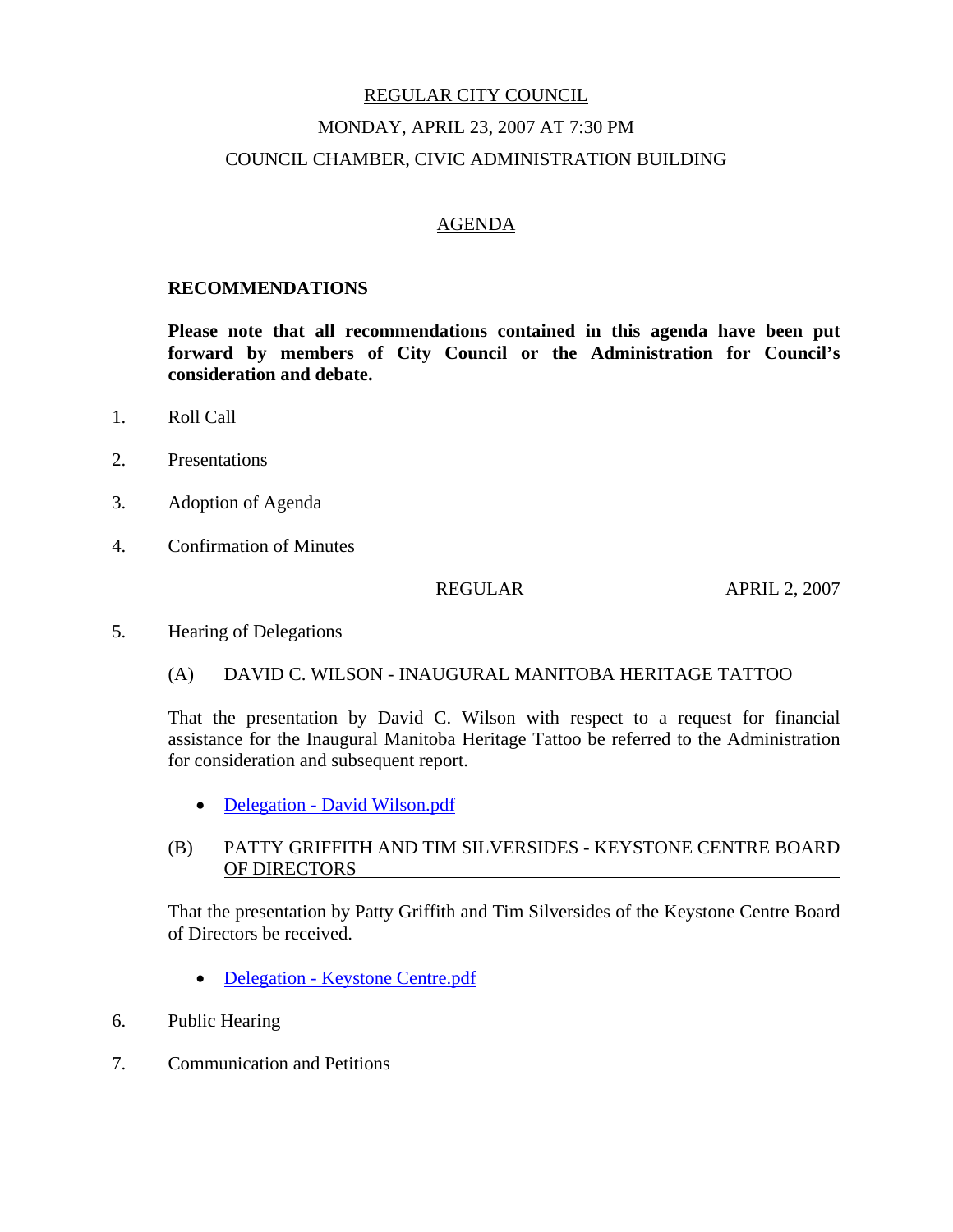8. Committee Reports

#### (A) GRANTS REVIEW COMMITTEE REPORT APRIL 10, 2007

That the report of the Grants Review Committee dated April 10, 2007 be received.

That the sum of One Hundred Ninety-Two Thousand Five Hundred Thirty-Five Dollars (\$192,535.00) be distributed as grants for the year 2007 to those organizations and groups included in the List of Recommended Grant Recipients - 2007 attached to the Grants Review Committee report dated April 10, 2007.

- Grants Review Committee Report.pdf
- 9. Enquiries
- 10. Announcements
- 11. General Business

#### (A) COUNCIL AND CITIZEN APPOINTMENTS TO GENERAL MUSEUM ADVISORY COMMITTEE

That the following appointments be and are hereby made to the General Museum Advisory Committee:

City Council Members Councillor Jeff Harwood Councillor Errol Black Councillor Doug Paterson

Citizens-at-Large Roger Glufka Ken Jackson Doug Grossart Bill McGuire Joe Thomassen Barbara Andrew Robert Booth Dr. Bev Nicholson Murray Graham Roberta Baskier Laurel Watson Bernadette Njegovan Mike Abbey Almira Shewchuk

• Appointments to General Museum Advisory Committee.pdf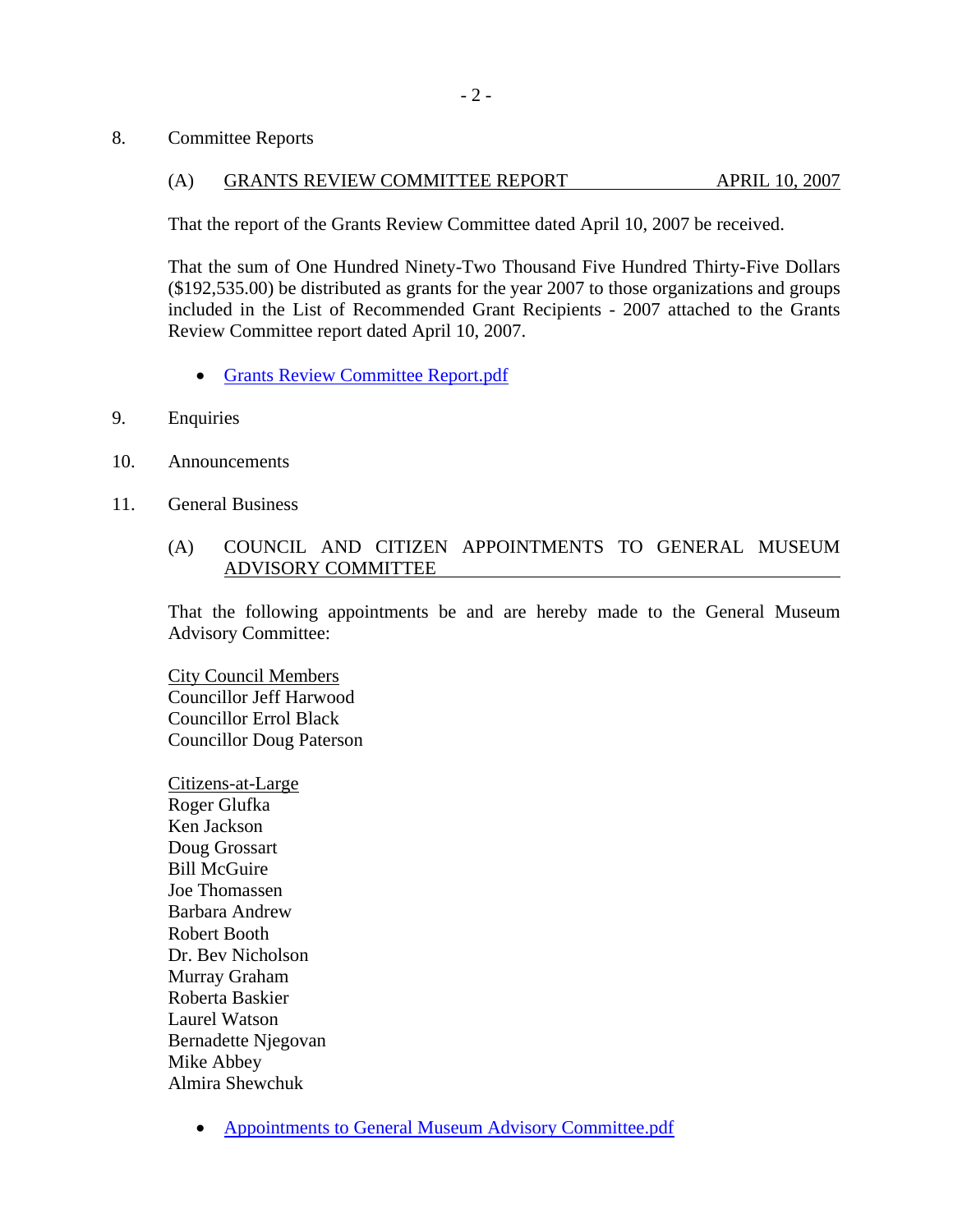## (B) AFFORDABLE HOUSING PLAN

That the Brandon Affordable Housing Plan dated March 2007 be approved.

- Affordable Housing Report.pdf
- Affordable Housing Plan March 2007.pdf

# (C) PROPOSAL TO SUBDIVIDE PROPERTY IN THE 700 BLOCK OF FRANKLIN STREET (HABITAT FOR HUMANITY BRANDON)

That the application of Habitat For Humanity Brandon to subdivide 701, 702, 705, 706, 709, 710, 713, 714, 717, 718, 721, 722, 725, 726, 729, 730, 734 and 738 Franklin Street (Lots 21/40, Block 22 and Lots 1/17, Block 23, Plan 9 BLTO) be approved.

• Proposal to Subdivide 700 Block on Franklin Street.pdf

## (D) NOMINATION OF FORMER COUNCILLOR RICK CHREST FOR LIFE MEMBERSHIP PIN - ASSOCIATION OF MANITOBA MUNICIPALITIES

That the nomination of former Councillor Rick Chrest for consideration by the Association of Manitoba Municipalities for receipt of its Lifetime Membership Pin be hereby endorsed due to Councillor Chrest's tremendous contributions over the years as an elected official, a community minded citizen and business person in and for the City of Brandon and its residents.

• Nomination of Councillor Chrest for AMM Life Membership Pin.pdf

## (E) TENDER NO. 46/07 CONTRACT A SURFACE WORKS AND UNDERGROUND

That the low bid of Zenith Paving Ltd. for Contract A Surface Works and Underground as per tender and specifications at a cost of \$2,973,565.65 (including G.S.T.) be accepted.

• Tender No. 46 - Contract A Surface Works and Underground.pdf

## (F) TENDER NO. 42/07 CONTRACT C SIDEWALK WORKS

That the low bid of Zenith Paving Ltd. for Contract C Sidewalk Works as per tender and specifications at a cost of \$599,725.07 (including G.S.T.) be accepted.

• Tender No. 42 - Contract C Sidewalk Works.pdf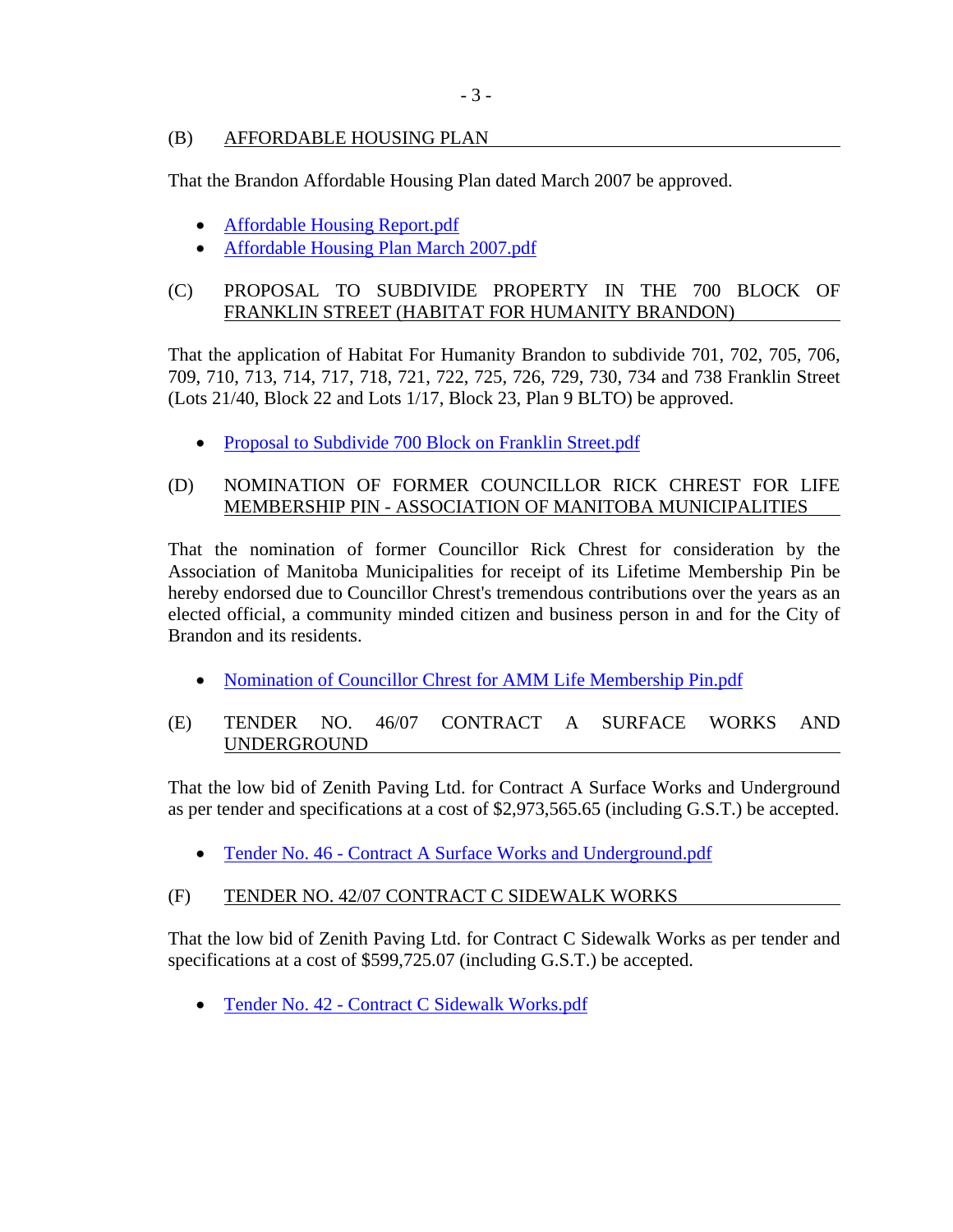# (G) TENDER NO. 43/07 CONTRACT E SEAL COAT WORKS

That the low bid of Zenith Paving Ltd. for Contract E Seal Coat Works as per tender and specifications at a cost of \$475,797.02 (including G.S.T.) be accepted.

• Tender No. 43 Contract E Seal Coat Works.pdf

# (H) WAIVING OF TRANSIT FEES FOR BRANDON'S 125TH BIRTHDAY **CELEBRATIONS**

That the waiving of transit fees for May 30, 2007 from 4:00 p.m. until the end of the day and for the full day on June 30, 2007 be approved.

- Waiver of Transit Fees for 125th Birthday Celebrations.pdf
- (I) 4-WAY STOP SIGNS AT MCDONALD AVENUE IN THE VICINITY OF 19TH TO 22ND STREETS - COUNCILLOR PATERSON

That 4-way stop signs be installed at the intersection on McDonald Avenue in the vicinity of 19th to 22nd Streets to alleviate speeding and traffic safety concerns.

- 4-Way Stop Signs on McDonald Avenue.pdf
- (J) 3-WAY STOP SIGNS AT KIRKCALDY AND KNOWLTON DRIVES COUNCILLOR PATERSON

That 3-way stop signs be installed at the intersection of Kirkcaldy and Knowlton Drives to alleviate speeding and traffic safety concerns.

- 3-Way Stop signs at Kirkcaldy and Knowlton Drives.pdf
- 12. By-laws
- NO. 6859 TO REZONE PROPERTY LOCATED AT 25 26TH STREET FROM RLD RESIDENTIAL LOW DENSITY MULTIPLE FAMILY ZONE TO RMD RESIDENTIAL MODERATE DENSITY MULTIPLE FAMILY ZONE (5326028 MANITOBA LTD. O/B/O VAN PROPERTIES MANAGEMENT) NO FURTHER READINGS

That By-law No. 6859 to rezone property located at 25 - 26th (Parcel B, Plan 35917 BLTO) from RLD Residential Low Density Multiple Family Zone to RMD Residential Moderate Density Multiple Family Zone be given no further readings.

• By-law No. 6859.pdf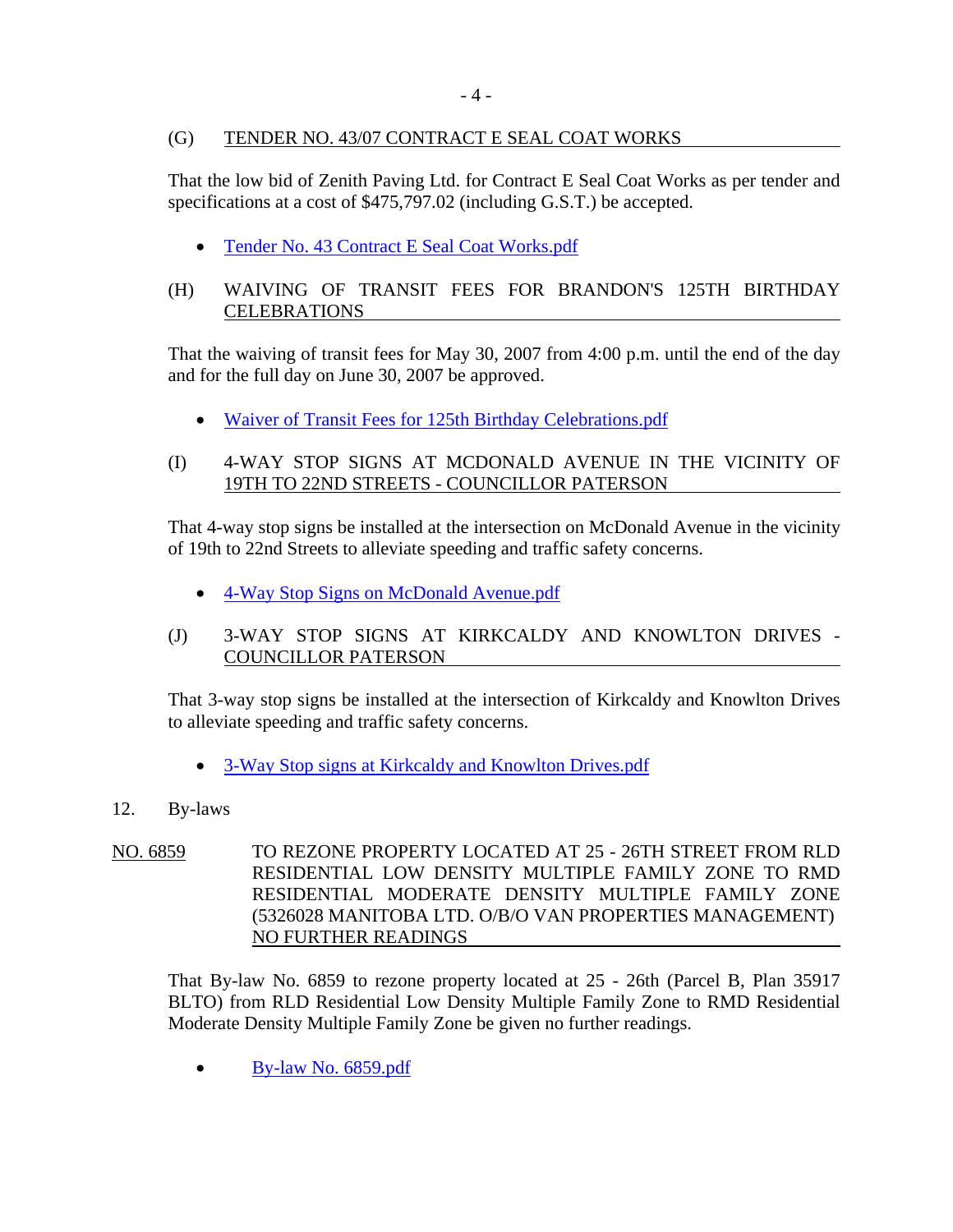NO. 6862 TO REZONE PROPERTY LOCATED SOUTH OF VAN HORNE AVENUE AND WEST OF 39TH STREET FROM DR DEVELOPMENT RESERVE ZONE TO RSF RESIDENTIAL SINGLE FAMILY ZONE (WAVERLY DEVELOPMENTS) 1ST READING

That By-law No. 6862 to rezone property located south of Van Horne Avenue and west of 39th Street in Pt. NE 1/4 16-10-19 WPM (Lots 21/35, Block 10; Lots 5/35, Block 11; Lots 1/20, Block 2; Lots 1/3, Block 13; Lots 1/4 and 37/40, Block 14; Lots 36/40, Block 15, Plan 269 BLTO) from DR Development Reserve Zone to RSF Residential Single Family Zone be read a first time.

- $\bullet$  By-law No. 6862.pdf
- NO. 6863 TO REZONE PROPERTY LOCATED SOUTH OF MARYLAND AVENUE BETWEEN 9TH AND 13TH STREETS FROM DR DEVELOPMENT RESERVE ZONE TO RSF RESIDENTIAL SINGLE FAMILY ZONE, RMD RESIDENTIAL MODERATE DENSITY MULTIPLE FAMILY ZONE AND RLD RESIDENTIAL LOW DENSITY MULTIPLE FAMILY ZONE (VBJ DEVELOPMENT LTD.) 1ST READING

That By-law No. 6863 to rezone property located south of Maryland Avenue between 9th and 13th Streets (Pt. SW 1/4 11-10-19 WPM)from DR Development Reserve Zone to RSF Residential Single Family Zone, RMD Residential Moderate Density Multiple Family Zone and RLD Residential Low Density Multiple Family Zone be read a first time.

- $\bullet$  By-law No. 6863.pdf
- NO. 6864 TO RENAME THE WESTBRAN RESERVE FUND TO ANDREWS FIELD RESERVE FUND 1ST READING

That By-law No. 6864 to rename the Westbran Reserve Fund to the Andrews Field Reserve Fund be read a first time.

 $\bullet$  By-law No. 6864.pdf

NO. 6865 TO AMEND TAXI BY-LAW NO. 6781 REGARDING CHARTER-ONLY BUSINESSES AND DISPATCH REQUIREMENTS 1ST READING

That By-law No. 6865 to amend Taxi By-law No. 6781 to allow certain exemptions for charter-only businesses and to clarify dispatch requirements be read a first time.

• By-law No. 6865.pdf